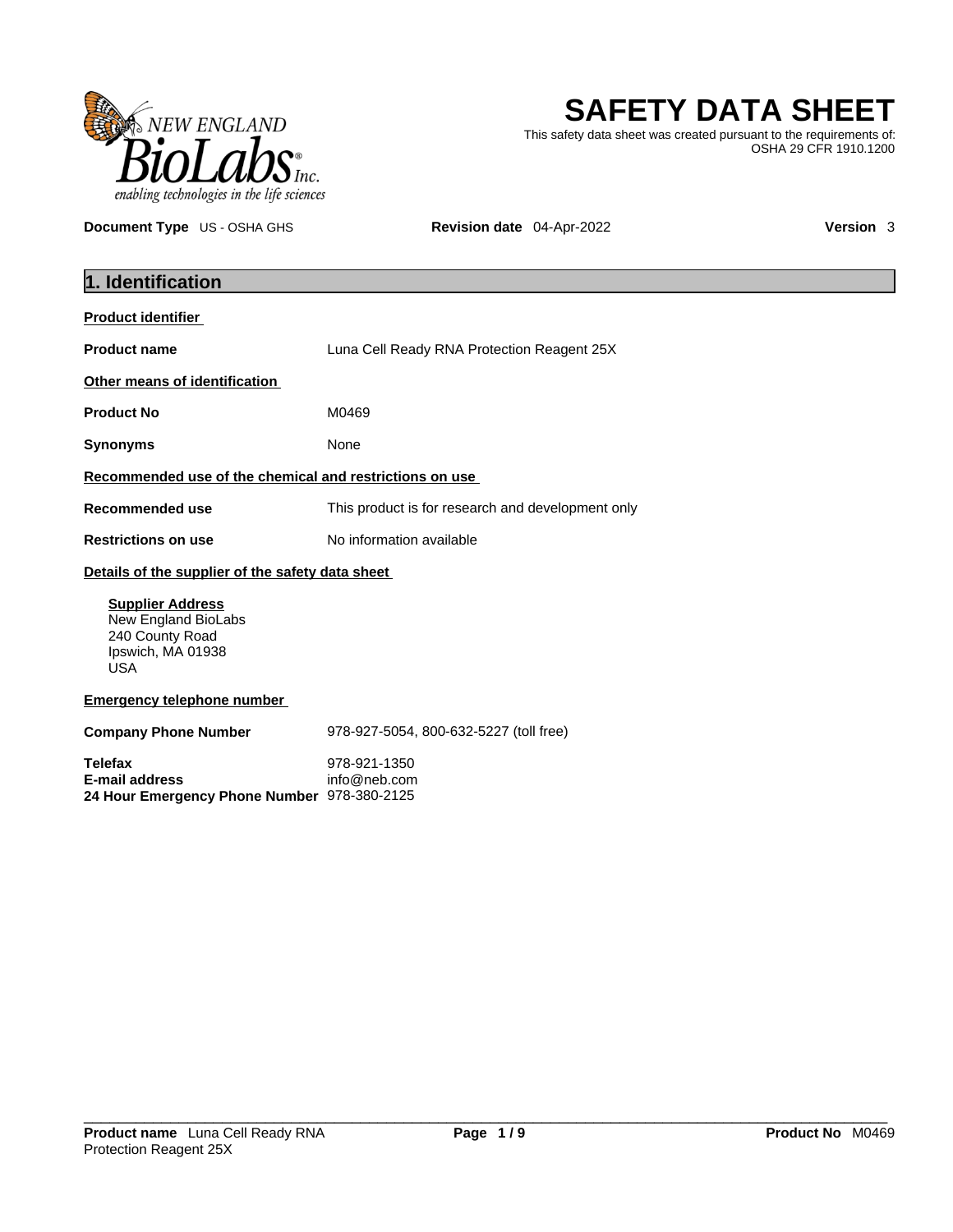# **2. Hazard(s) identification**

#### **Classification**

This chemical is not considered hazardous by the 2012 OSHA Hazard Communication Standard (29 CFR 1910.1200)

#### **Hazards not otherwise classified (HNOC)**

Not applicable

#### **Label elements**

**Hazard statements**  This chemical is not considered hazardous by the 2012 OSHA Hazard Communication Standard (29 CFR 1910.1200)

The product contains no substances which at their given concentration, are considered to be hazardous to health.

**Appearance** Clear **Physical state** Liquid **Odor** None

#### **Other information**

No information available.

#### **3. Composition/information on ingredients**

**Substance** 

Not applicable.

**Mixture** 

### **4. First-aid measures**

#### **Description of first aid measures**

| <b>Inhalation</b>                                           | Remove to fresh air.                                                                                                    |
|-------------------------------------------------------------|-------------------------------------------------------------------------------------------------------------------------|
| Eye contact                                                 | Rinse thoroughly with plenty of water for at least 15 minutes, lifting lower and upper eyelids.<br>Consult a physician. |
| <b>Skin contact</b>                                         | Wash skin with soap and water.                                                                                          |
| <b>Ingestion</b>                                            | Rinse mouth.                                                                                                            |
| Most important symptoms and effects, both acute and delayed |                                                                                                                         |

#### **Most important symptoms and effects, both acute and delayed**

#### **Symptoms** No information available.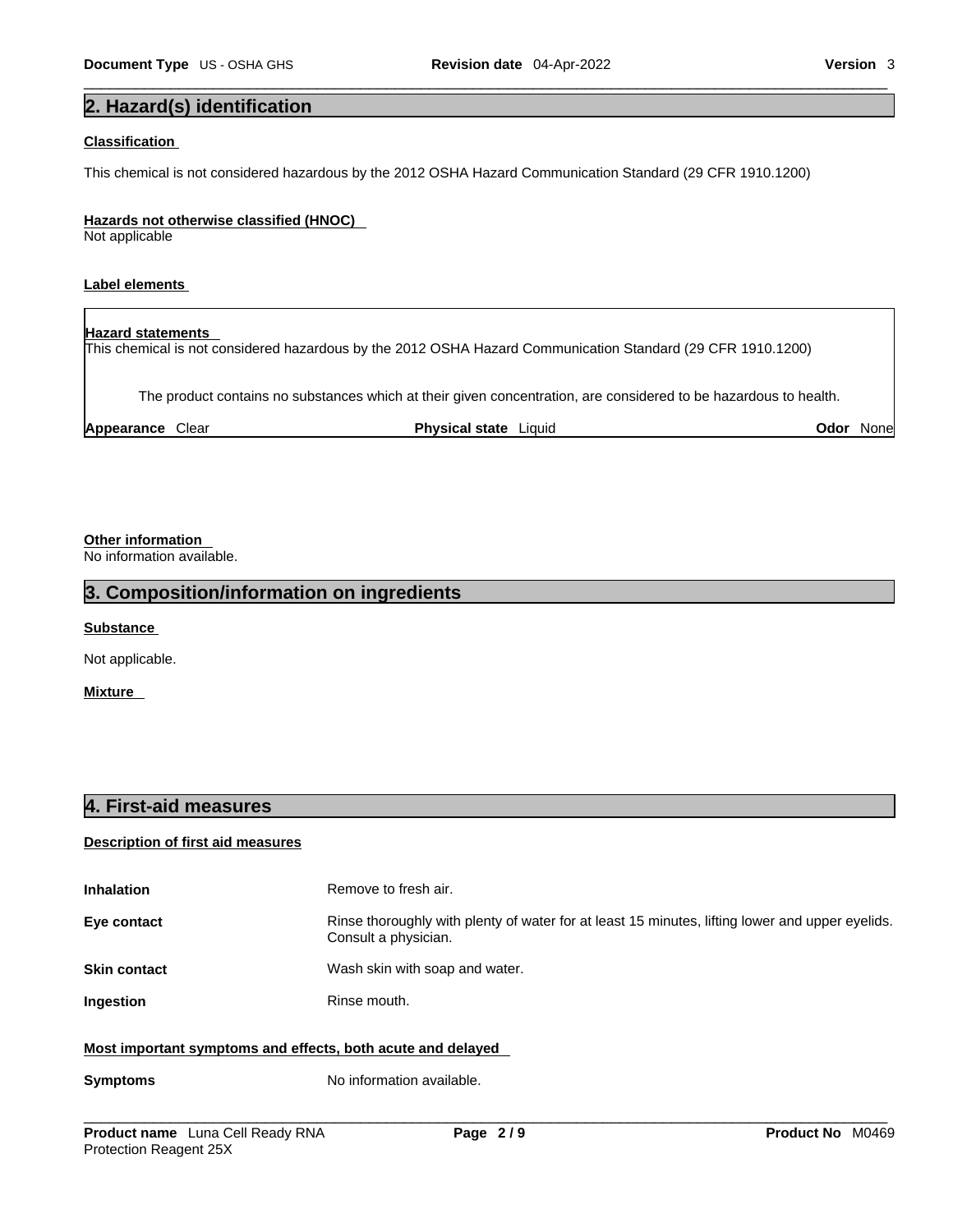#### **Indication of any immediate medical attention and special treatment needed**

**Note to physicians** Treat symptomatically.

|  | 5. Fire-fighting measures |  |
|--|---------------------------|--|
|--|---------------------------|--|

| <b>Suitable Extinguishing Media</b><br><b>Large Fire</b>          | Use extinguishing measures that are appropriate to local circumstances and the<br>surrounding environment.<br>CAUTION: Use of water spray when fighting fire may be inefficient. |
|-------------------------------------------------------------------|----------------------------------------------------------------------------------------------------------------------------------------------------------------------------------|
| Unsuitable extinguishing media                                    | Do not scatter spilled material with high pressure water streams.                                                                                                                |
| Specific hazards arising from the<br>chemical                     | No information available.                                                                                                                                                        |
| <b>Explosion data</b><br>Sensitivity to mechanical impact None.   |                                                                                                                                                                                  |
| Sensitivity to static discharge                                   | None.                                                                                                                                                                            |
| Special protective equipment and<br>precautions for fire-fighters | Firefighters should wear self-contained breathing apparatus and full firefighting turnout<br>gear. Use personal protection equipment.                                            |

# **6. Accidental release measures**

#### **Personal precautions, protective equipment and emergency procedures**

| <b>Personal precautions</b> | Ensure adequate ventilation. |
|-----------------------------|------------------------------|
|-----------------------------|------------------------------|

| Methods and material for containment and cleaning up |                                                       |
|------------------------------------------------------|-------------------------------------------------------|
| <b>Methods for containment</b>                       | Prevent further leakage or spillage if safe to do so. |
| Methods for cleaning up                              | Pick up and transfer to properly labeled containers.  |

# **7. Handling and storage**

| <b>Precautions for safe handling</b>                         |                                                                        |  |
|--------------------------------------------------------------|------------------------------------------------------------------------|--|
| Advice on safe handling                                      | Handle in accordance with good industrial hygiene and safety practice. |  |
| Conditions for safe storage, including any incompatibilities |                                                                        |  |
| <b>Storage Conditions</b>                                    | Keep container tightly closed in a dry and well-ventilated place.      |  |

# **8. Exposure controls/personal protection**

### **Control parameters**

**Exposure Limits**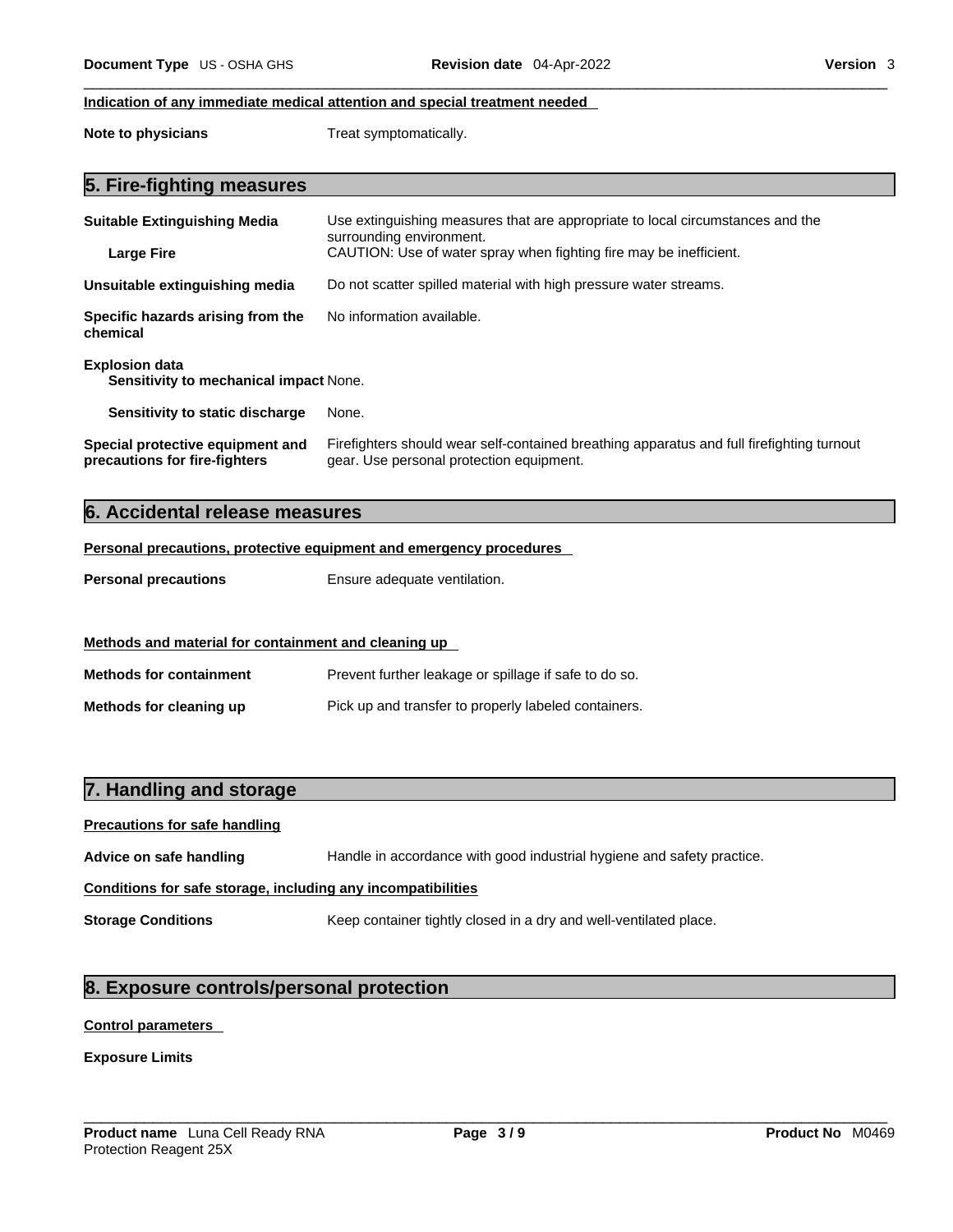#### **Appropriate engineering controls**

| <b>Engineering controls</b> | <b>Showers</b>       |
|-----------------------------|----------------------|
|                             | Eyewash stations     |
|                             | Ventilation systems. |
|                             |                      |

|                                       | Individual protection measures, such as personal protective equipment                                                                                                       |
|---------------------------------------|-----------------------------------------------------------------------------------------------------------------------------------------------------------------------------|
| Eye/face protection                   | No special protective equipment required.                                                                                                                                   |
| Skin and body protection              | No special protective equipment required.                                                                                                                                   |
| <b>Respiratory protection</b>         | No protective equipment is needed under normal use conditions. If exposure limits are<br>exceeded or irritation is experienced, ventilation and evacuation may be required. |
| <b>General hygiene considerations</b> | Handle in accordance with good industrial hygiene and safety practice.                                                                                                      |

# **9. Physical and chemical properties**

#### **Information on basic physical and chemical properties**

| $\mathbf{m}$ . The property of $\mathbf{r}$ and $\mathbf{r}$ and $\mathbf{r}$ . The properties |                          |                  |
|------------------------------------------------------------------------------------------------|--------------------------|------------------|
| <b>Physical state</b>                                                                          | Liquid                   |                  |
| Appearance                                                                                     | Clear                    |                  |
| Color                                                                                          | No information available |                  |
| Odor                                                                                           | None                     |                  |
| <b>Odor threshold</b>                                                                          | No information available |                  |
|                                                                                                |                          |                  |
| <b>Property</b>                                                                                | Values                   | Remarks • Method |
| pH                                                                                             | 7.5                      |                  |
| Melting point / freezing point                                                                 | No data available        | None known       |
| Initial boiling point and boiling                                                              | No data available        | None known       |
| range                                                                                          |                          |                  |
| <b>Flash point</b>                                                                             | No data available        | None known       |
| <b>Evaporation rate</b>                                                                        | No data available        | None known       |
| Flammability (solid, gas)                                                                      | No data available        | None known       |
| <b>Flammability Limit in Air</b>                                                               |                          | None known       |
| Upper flammability or explosive                                                                | No data available        |                  |
| <b>limits</b>                                                                                  |                          |                  |
| Lower flammability or explosive                                                                | No data available        |                  |
| <b>limits</b>                                                                                  |                          |                  |
| Vapor pressure                                                                                 | No data available        | None known       |
| Vapor density                                                                                  | No data available        | None known       |
| <b>Relative density</b>                                                                        | No data available        | None known       |
| <b>Water solubility</b>                                                                        | No data available        | None known       |
| Solubility(ies)                                                                                | No data available        | None known       |
| <b>Partition coefficient</b>                                                                   | No data available        | None known       |
| <b>Autoignition temperature</b>                                                                | 392.8 °C / 739<br>°F     |                  |
| <b>Decomposition temperature</b>                                                               |                          | None known       |
| <b>Kinematic viscosity</b>                                                                     | No data available        | None known       |
| <b>Dynamic viscosity</b>                                                                       | No data available        | None known       |
| <b>Other information</b>                                                                       |                          |                  |
| <b>Explosive properties</b>                                                                    | No information available |                  |
|                                                                                                | No information available |                  |
| <b>Oxidizing properties</b><br>Softening point                                                 | No information available |                  |
| Molecular weight                                                                               | No information available |                  |
| <b>VOC Content (%)</b>                                                                         | No information available |                  |
| <b>Liquid Density</b>                                                                          | No information available |                  |
|                                                                                                |                          |                  |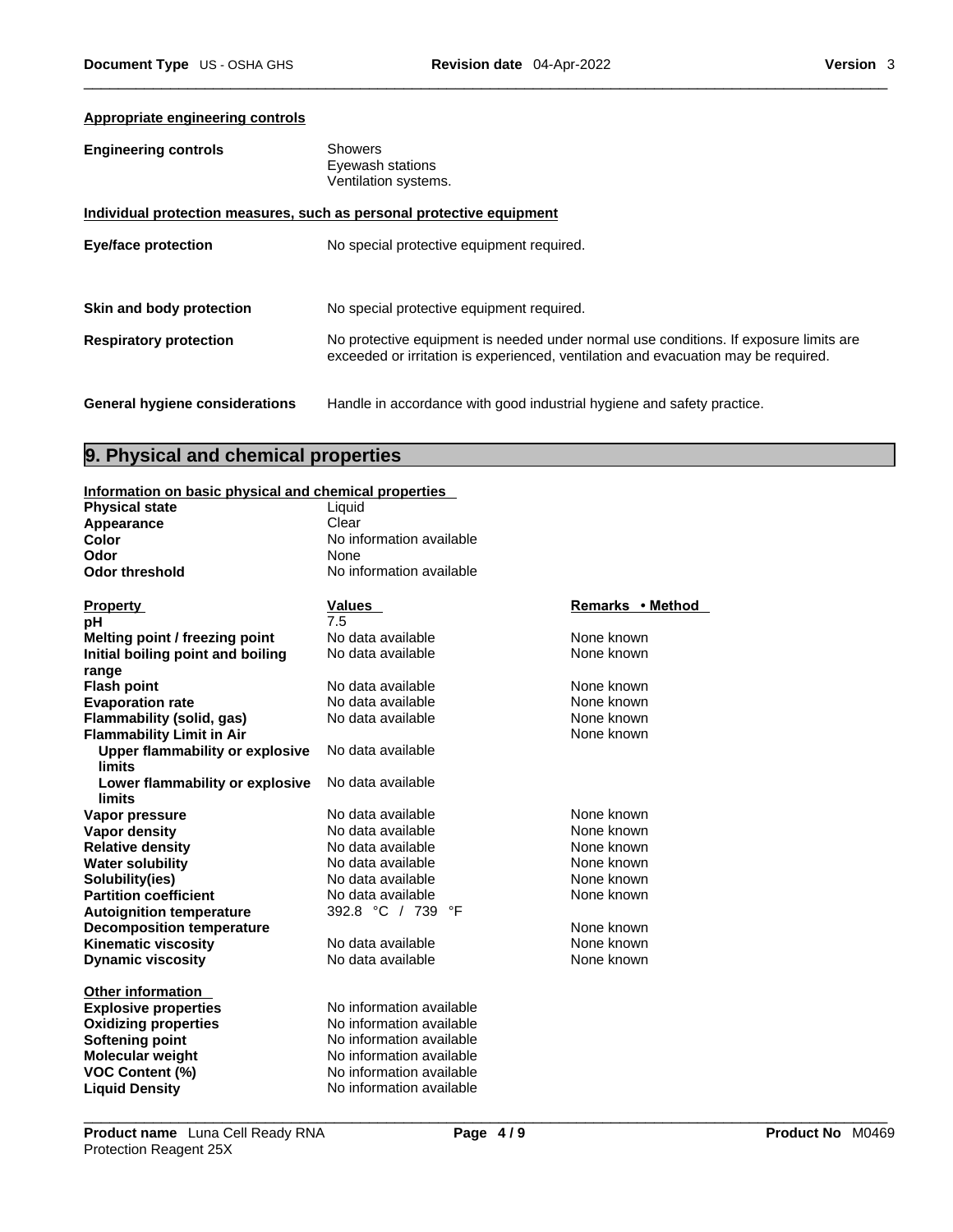**Bulk density No information available** 

| 10. Stability and reactivity       |                                           |
|------------------------------------|-------------------------------------------|
| <b>Reactivity</b>                  | No information available.                 |
| <b>Chemical stability</b>          | Stable under normal conditions.           |
| Possibility of hazardous reactions | None under normal processing.             |
| <b>Conditions to avoid</b>         | None known based on information supplied. |
| Incompatible materials             | None known based on information supplied. |
|                                    |                                           |

**Hazardous decomposition products** None known based on information supplied.

# **11. Toxicological information**

#### **Information on likely routes of exposure**

| <b>Inhalation</b>                              | Specific test data for the substance or mixture is not available.                                                  |
|------------------------------------------------|--------------------------------------------------------------------------------------------------------------------|
| Eye contact                                    | Specific test data for the substance or mixture is not available.                                                  |
| <b>Skin contact</b>                            | Specific test data for the substance or mixture is not available.                                                  |
| Ingestion                                      | Specific test data for the substance or mixture is not available.                                                  |
|                                                | Symptoms related to the physical, chemical and toxicological characteristics                                       |
| <b>Symptoms</b>                                | No information available.                                                                                          |
| <b>Acute toxicity</b>                          |                                                                                                                    |
| <b>Numerical measures of toxicity</b>          |                                                                                                                    |
| <b>ATEmix (oral)</b><br><b>ATEmix (dermal)</b> | The following values are calculated based on chapter 3.1 of the GHS document<br>25,200.00 mg/kg<br>20,000.00 mg/kg |
|                                                |                                                                                                                    |
| <b>Component Information</b>                   |                                                                                                                    |
|                                                | Delayed and immediate effects as well as chronic effects from short and long-term exposure                         |
| <b>Skin corrosion/irritation</b>               | No information available.                                                                                          |
| Serious eye damage/eye irritation              | No information available.                                                                                          |
| Respiratory or skin sensitization              | No information available.                                                                                          |
| <b>Germ cell mutagenicity</b>                  | No information available.                                                                                          |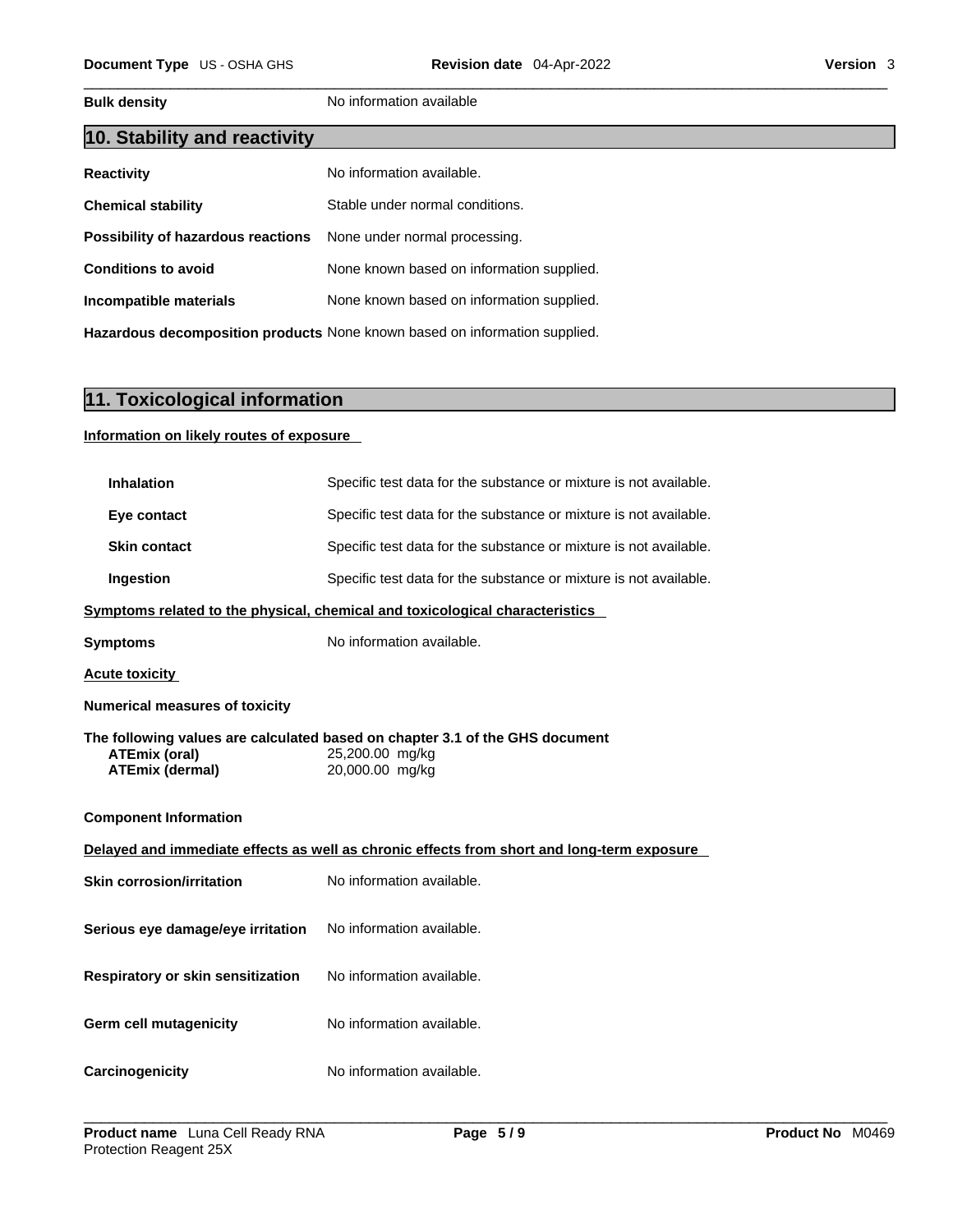| <b>Reproductive toxicity</b>  | No information available. |
|-------------------------------|---------------------------|
| <b>STOT - single exposure</b> | No information available. |
| STOT - repeated exposure      | No information available. |
| Aspiration hazard             | No information available. |
| Other adverse effects         | No information available. |
| Interactive effects           | No information available. |

| $  Z.$ Ecological Information |                           |
|-------------------------------|---------------------------|
| <b>Ecotoxicity</b>            |                           |
| Persistence and degradability | No information available. |
| <b>Bioaccumulation</b>        |                           |
| <b>Component Information</b>  |                           |
| Other adverse effects         | No information available. |

# **13. Disposal considerations**

**12. Ecological information** 

| Waste treatment methods                |                                                                                                                    |
|----------------------------------------|--------------------------------------------------------------------------------------------------------------------|
| Waste from residues/unused<br>products | Dispose of in accordance with local regulations. Dispose of waste in accordance with<br>environmental legislation. |
| <b>Contaminated packaging</b>          | Do not reuse empty containers.                                                                                     |

# **14. Transport information**

| <b>DOT</b>  | Not regulated |
|-------------|---------------|
| <b>TDG</b>  | Not regulated |
| <b>MEX</b>  | Not regulated |
| ICAO (air)  | Not regulated |
| <b>IATA</b> | Not regulated |
| <b>IMDG</b> | Not regulated |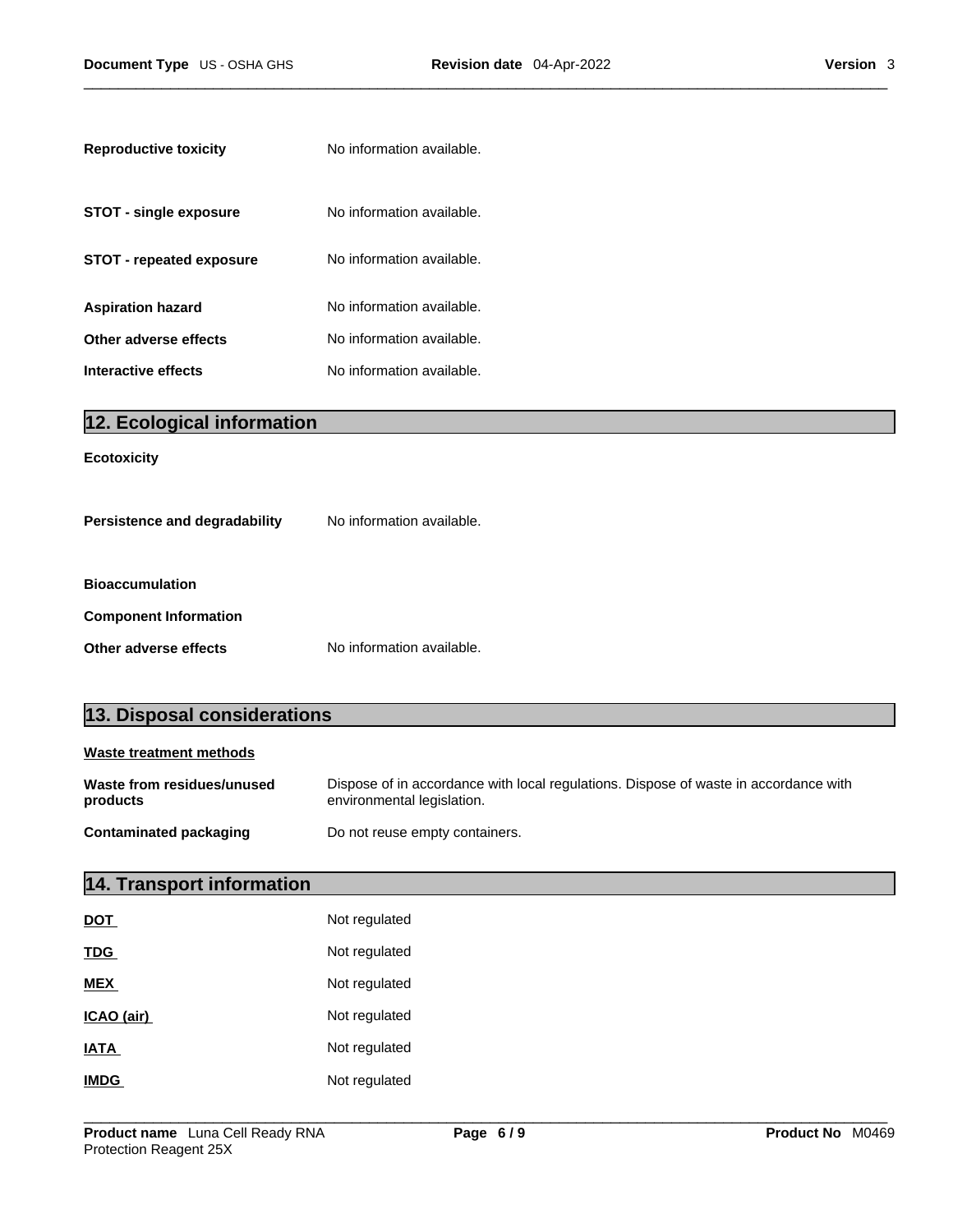| RID                        | Not regulated |
|----------------------------|---------------|
| <b>ADR</b>                 | Not regulated |
| <b>ADN</b>                 | Not regulated |
| 15. Regulatory information |               |

#### **International Inventories**

**TSCA Contact supplier for inventory compliance status.** 

\*Contact supplier for details. One or more substances in this product are either not listed on the US TSCA inventory, listed on the confidential US TSCA inventory or are otherwise exempted from inventory listing requirements

| <b>DSL/NDSL</b>      | Contact supplier for inventory compliance status. |
|----------------------|---------------------------------------------------|
| <b>EINECS/ELINCS</b> | Contact supplier for inventory compliance status. |
| <b>ENCS</b>          | Contact supplier for inventory compliance status. |
| <b>IECSC</b>         | Contact supplier for inventory compliance status. |
| <b>KECL</b>          | Contact supplier for inventory compliance status. |
| <b>PICCS</b>         | Contact supplier for inventory compliance status. |
| AIIC-                | Contact supplier for inventory compliance status. |
| <b>NZIoC</b>         | Contact supplier for inventory compliance status. |

 **Legend:** 

 **TSCA** - United States Toxic Substances Control Act Section 8(b) Inventory

 **DSL/NDSL** - Canadian Domestic Substances List/Non-Domestic Substances List

 **EINECS/ELINCS** - European Inventory of Existing Chemical Substances/European List of Notified Chemical Substances

 **ENCS** - Japan Existing and New Chemical Substances

 **IECSC** - China Inventory of Existing Chemical Substances

 **KECL** - Korean Existing and Evaluated Chemical Substances

 **PICCS** - Philippines Inventory of Chemicals and Chemical Substances

 **AICS** - Australian Inventory of Chemical Substances

 **NZIoC** - New Zealand Inventory of Chemicals

#### **US Federal Regulations**

#### **SARA 313**

Section 313 of Title III of the Superfund Amendments and Reauthorization Act of 1986 (SARA). This product does not contain any chemicals which are subject to the reporting requirements of the Act and Title 40 of the Code of Federal Regulations, Part 372.

#### **SARA 311/312 Hazard Categories**

Should this product meet EPCRA 311/312 Tier reporting criteria at 40 CFR 370, refer to Section 2 of this SDS for appropriate classifications.

#### **CWA (Clean WaterAct)**

This product does not contain any substances regulated as pollutants pursuant to the Clean Water Act (40 CFR 122.21 and 40 CFR 122.42).

#### **CERCLA**

This material, as supplied, does not contain any substances regulated as hazardous substances under the Comprehensive Environmental Response Compensation and Liability Act (CERCLA) (40 CFR 302) or the Superfund Amendments and Reauthorization Act (SARA) (40 CFR 355). There may be specific reporting requirements at the local, regional, or state level pertaining to releases of this material.

#### **US State Regulations**

#### **California Proposition 65**

This product does not contain any Proposition 65 chemicals.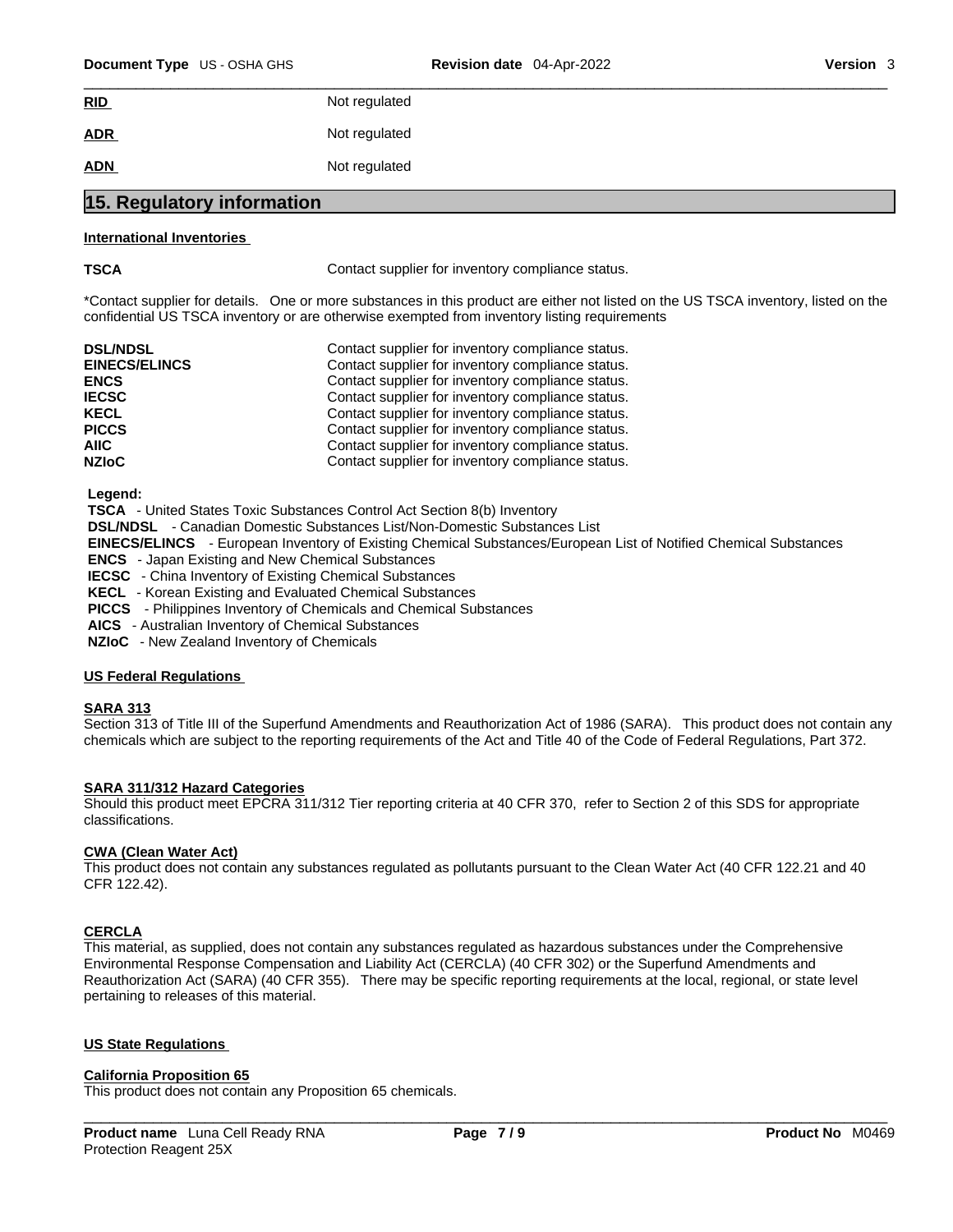#### **U.S. State Right-to-Know Regulations**

| Chemical name               | New Jersey | <b>Massachusetts</b> | Pennsylvania |
|-----------------------------|------------|----------------------|--------------|
| Glycerol                    |            |                      |              |
| 56-81-5                     |            |                      |              |
| Water                       |            |                      |              |
| 7732-18-5                   |            |                      |              |
| Ethylenediamine tetraacetic |            |                      |              |
| acid                        |            |                      |              |
| 60-00-4                     |            |                      |              |

#### **U.S. EPA Label Information**

**EPA Pesticide Registration Number** Not applicable

| 16. Other information                                                                    |                                      |                                  |                                                                                                     |                                            |
|------------------------------------------------------------------------------------------|--------------------------------------|----------------------------------|-----------------------------------------------------------------------------------------------------|--------------------------------------------|
| <b>NFPA</b><br>HMIS                                                                      | Health hazards 0<br>Health hazards 0 | Flammability 1<br>Flammability 1 | Instability 0<br>Physical hazards 0                                                                 | Special hazards -<br>Personal protection X |
| Key or legend to abbreviations and acronyms used in the safety data sheet                |                                      |                                  |                                                                                                     |                                            |
| Legend Section 8: EXPOSURE CONTROLS/PERSONAL PROTECTION                                  |                                      |                                  |                                                                                                     |                                            |
| TWA                                                                                      | TWA (time-weighted average)          | STEL                             | STEL (Short Term Exposure Limit)                                                                    |                                            |
| Ceiling                                                                                  | Maximum limit value                  | $\star$                          | Skin designation                                                                                    |                                            |
| Key literature references and sources for data used to compile the SDS                   |                                      |                                  |                                                                                                     |                                            |
| Agency for Toxic Substances and Disease Registry (ATSDR)                                 |                                      |                                  |                                                                                                     |                                            |
| U.S. Environmental Protection Agency ChemView Database                                   |                                      |                                  |                                                                                                     |                                            |
| European Food Safety Authority (EFSA)                                                    |                                      |                                  |                                                                                                     |                                            |
| EPA (Environmental Protection Agency)                                                    |                                      |                                  |                                                                                                     |                                            |
| Acute Exposure Guideline Level(s) (AEGL(s))                                              |                                      |                                  |                                                                                                     |                                            |
| U.S. Environmental Protection Agency Federal Insecticide, Fungicide, and Rodenticide Act |                                      |                                  |                                                                                                     |                                            |
| U.S. Environmental Protection Agency High Production Volume Chemicals                    |                                      |                                  |                                                                                                     |                                            |
| Food Research Journal<br>Hazardous Substance Database                                    |                                      |                                  |                                                                                                     |                                            |
| International Uniform Chemical Information Database (IUCLID)                             |                                      |                                  |                                                                                                     |                                            |
| National Institute of Technology and Evaluation (NITE)                                   |                                      |                                  |                                                                                                     |                                            |
| Australia National Industrial Chemicals Notification and Assessment Scheme (NICNAS)      |                                      |                                  |                                                                                                     |                                            |
| NIOSH (National Institute for Occupational Safety and Health)                            |                                      |                                  |                                                                                                     |                                            |
| National Library of Medicine's ChemID Plus (NLM CIP)                                     |                                      |                                  |                                                                                                     |                                            |
| National Library of Medicine's PubMed database (NLM PUBMED)                              |                                      |                                  |                                                                                                     |                                            |
| National Toxicology Program (NTP)                                                        |                                      |                                  |                                                                                                     |                                            |
| New Zealand's Chemical Classification and Information Database (CCID)                    |                                      |                                  |                                                                                                     |                                            |
|                                                                                          |                                      |                                  | Organization for Economic Co-operation and Development Environment, Health, and Safety Publications |                                            |
|                                                                                          |                                      |                                  | Organization for Economic Co-operation and Development High Production Volume Chemicals Program     |                                            |
| Organization for Economic Co-operation and Development Screening Information Data Set    |                                      |                                  |                                                                                                     |                                            |
| World Health Organization                                                                |                                      |                                  |                                                                                                     |                                            |
| <b>Prepared by</b>                                                                       |                                      | Environmental, Health and Safety |                                                                                                     |                                            |
|                                                                                          | 978-927-5054                         |                                  |                                                                                                     |                                            |
| <b>Revision date</b>                                                                     | 04-Apr-2022                          |                                  |                                                                                                     |                                            |
| <b>Revision note</b>                                                                     |                                      |                                  | SDS is valid 3 years from revision date. Contact info@neb.com for latest revision.                  |                                            |
| <b>Disclaimer</b>                                                                        |                                      |                                  |                                                                                                     |                                            |
|                                                                                          |                                      |                                  |                                                                                                     |                                            |

**publication. This information isintended only as a guide for safe handling, use, processing, storage, transportation,** disposal and release and should not be taken as a warranty or quality specification. The information relates only to the specific material and may not be valid for such material used in combination with any other materials or in any process